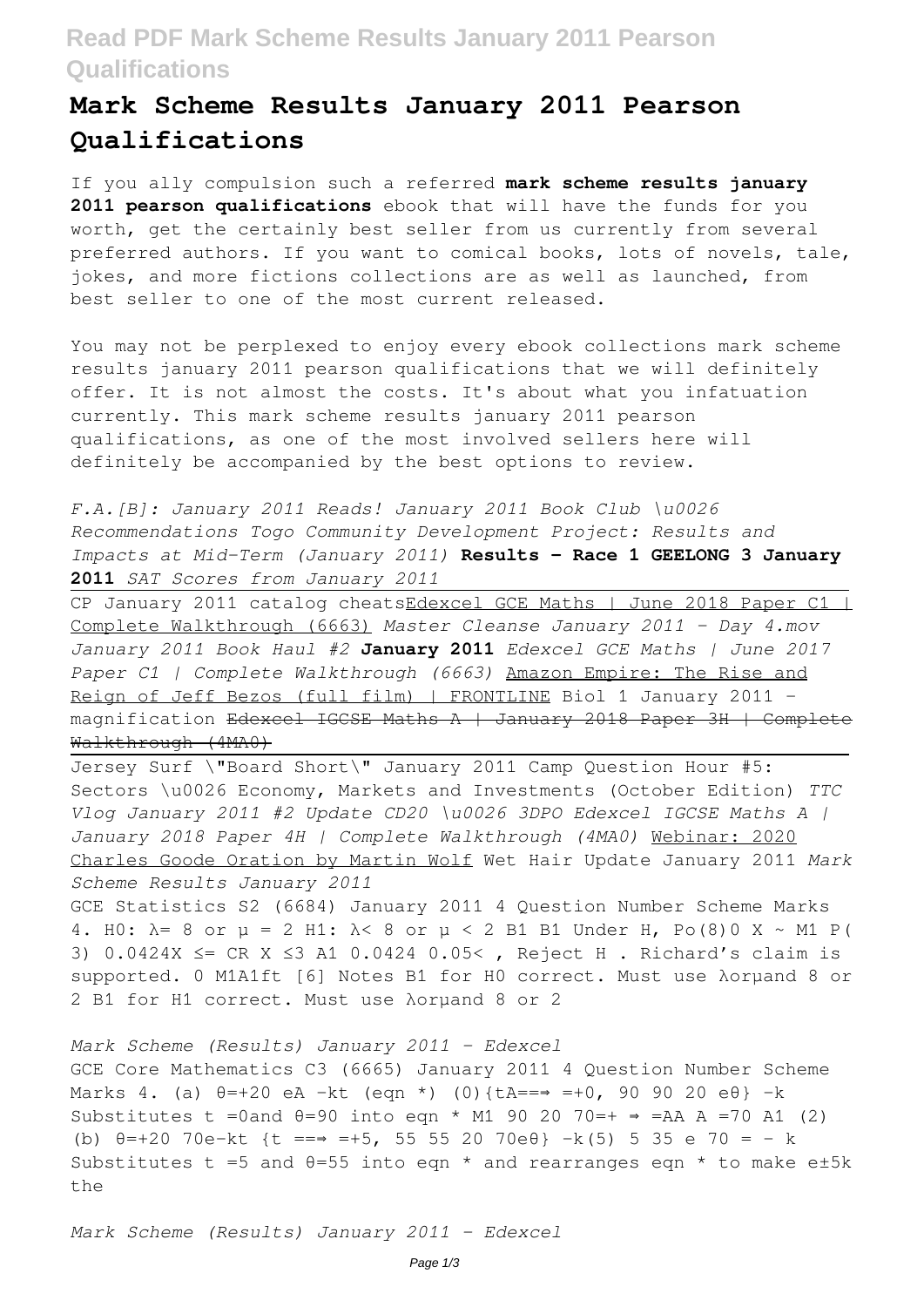## **Read PDF Mark Scheme Results January 2011 Pearson Qualifications**

Mark Scheme (Results) January 2011 GCE GCE Biology (6BI01/01) Edexcel Limited. Registered in England and Wales No. 4496750 Registered Office: One90 High Holborn, London WC1V 7BH

*Mark Scheme (Results) January 2011 - Edexcel* Mark Scheme (Results) January 2011 GCE GCE Core Mathematics C2 (6664) Paper 1 Edexcel Limited. Registered in England and Wales No. 4496750 Registered Office: One90 High Holborn, London WC1V 7BH

*Mark Scheme (Results) January 2011 - Maths Genie* Mark Scheme (Results) January 2011 GCSE GCSE Geography (5GB1F) Paper 1 Edexcel Limited. Registered in England and Wales No. 4496750 Registered Office: One90 High Holborn, London WC1V 7BH

*Mark Scheme (Results) January 2011* Mark Scheme (Results) January 2011 GCE GCE English Language & Literature (6EL03/01) Edexcel Limited. Registered in England and Wales No. 4496750 Registered Office: One90 High Holborn, London WC1V 7BH

*Mark Scheme (Results) January 2011 - Maths Made Easy* Mark Scheme (Results) January 2011 GCE GCE Chemistry (6CH02/01) Edexcel Limited. Registered in England and Wales No. 4496750 Registered Office: One90 High Holborn, London WC1V 7BH

*Mark Scheme (Results) January 2011* GCE Physics 6PH01/01 Results Mark Scheme January 2011 Question Number Answer Mark 14(a)(i) State or show Ep  $E$  Ek (1) mgh = ½ mv2 Or gh = ½ v2 (1) Use of mgh = ½ mv2 Or gh = ½ v2 (1)  $v =$ , = ) = 4 // /

*Mark Scheme (Results) January 2011 - The Student Room* Mark Scheme (Results) January 2011 GCE GCE Biology (6BI02 / 01) Edexcel Limited. Registered in England and Wales No. 4496750 Registered Office: One90 High Holborn, London WC1V 7BH

*Mark Scheme (Results) January 2011 - A Level Biology* Mark Scheme (Results) January 2011 GCE GCE English Literature (6ET03/01) Edexcel Limited. Registered in England and Wales No. 4496750 Registered Office: One90 High Holborn, London WC1V 7BH

*Mark Scheme (Results) January 2011 - Maths Made Easy* GCE Physics 6PH05/01 Results Mark Scheme January 2011 Mark scheme notes Underlying principle The mark scheme will clearly indicate the concept that is being rewarded, backed up by examples. It is not a set of model answers. For example: (iii) Horizontal force of hinge on table top 66.3 (N) or 66 (N) and correct indication of direction [no ue]